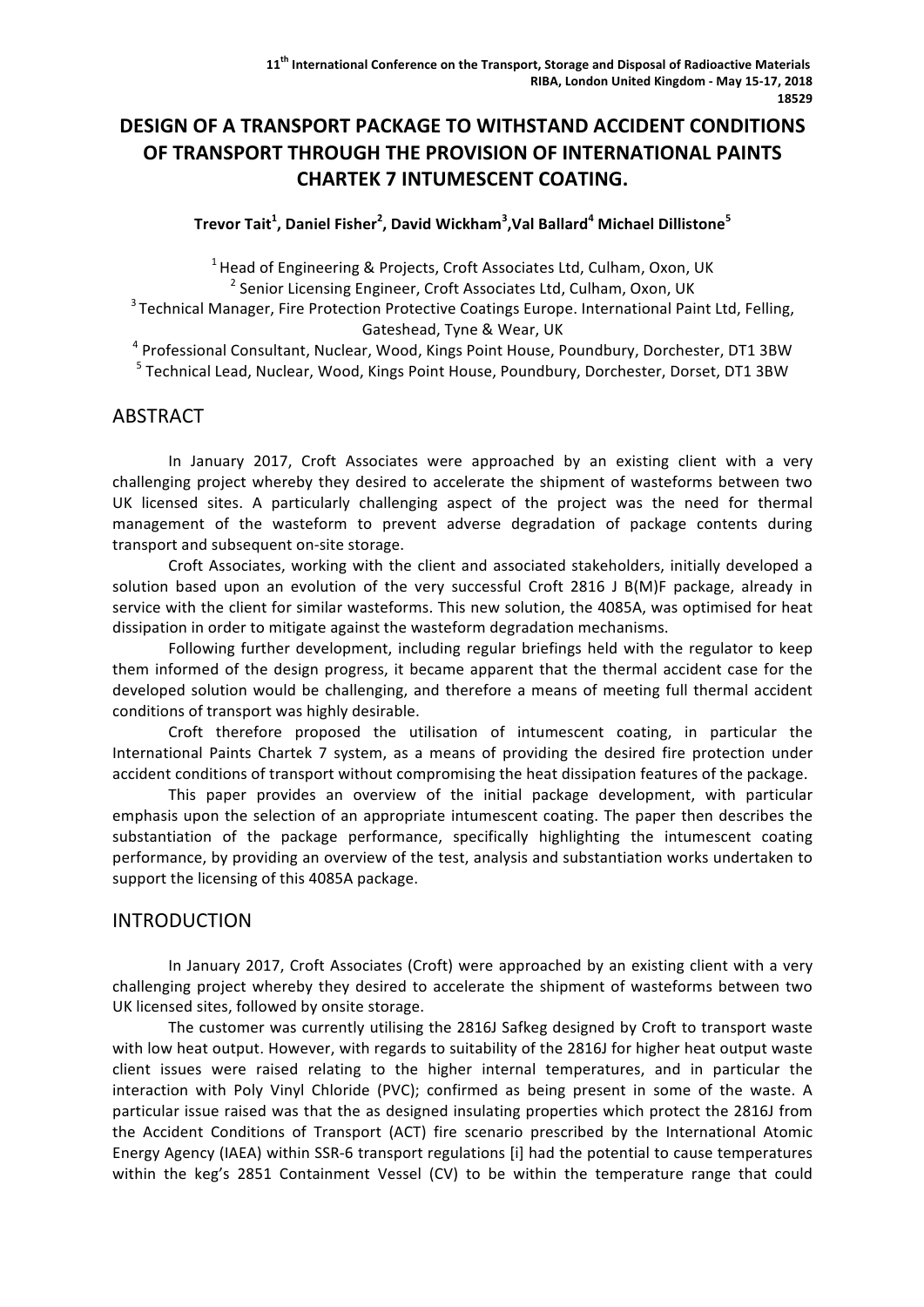contribute towards PVC degradation.

Therefore Croft, working with the client, regulators and further stakeholders, set out to develop a solution based upon an evolution of the 2816J Safkeg, already in service. This new solution, the 4085A, was optimised for heat dissipation by replacing the 2816J's insulting materials with an internal aluminium spacer. The resulting container mitigated against the PVC degradation under Normal Conditions of Transport (NCT), but its conductive properties meant that under the ACT fire scenario the internal 2851 CV could be challenged, as the bulk of the thermal protection had been designed out. Therefore a mechanism was required to provide thermal protection under ACT, but also to retain the 4085A enhanced heat dissipation provided by the internal aluminium spacer.

### THE DESIGN PHILOSOPHY OF THE 4085A

The 4085A design philosophy was based upon utilising proven technologies and processes developed upon the previous range of Safkeg designs. A clear requirement for heat dissipation was provided by removing thermal insulation, enabling passive cooling mechanisms to ensure that the inner 2851 CV remains at the lowest possible temperature, whilst remaining within a robust outer container to retain accident performance. Figure 1 shows a section through the 4085A package concept.

### OPTIMISED MANUFACTURABILITY

The new design provided scope for manufacturing optimisation, not least as the initial requirement was for 300 units to be delivered within 8 months. Therefore the keg stainless steel casing was formed from a solid shell reducing the number of welded joints, improving manufacturing and impact performance. The handling features were retained from the previous 2816J design to provide consistency in site operations. Further simplification was realised by modifying the top flange and dome to remove the necessity for an additional welded joint. The keg base dome was pressed rather than spun which also simplified the manufacturing process. A single circumferential full penetration butt weld was used to join the top flange and skirt to the keg casing and the base dome and skirt to the keg casing, these weld joints were positioned away from the impact and knock-back zones for enhanced impact performance.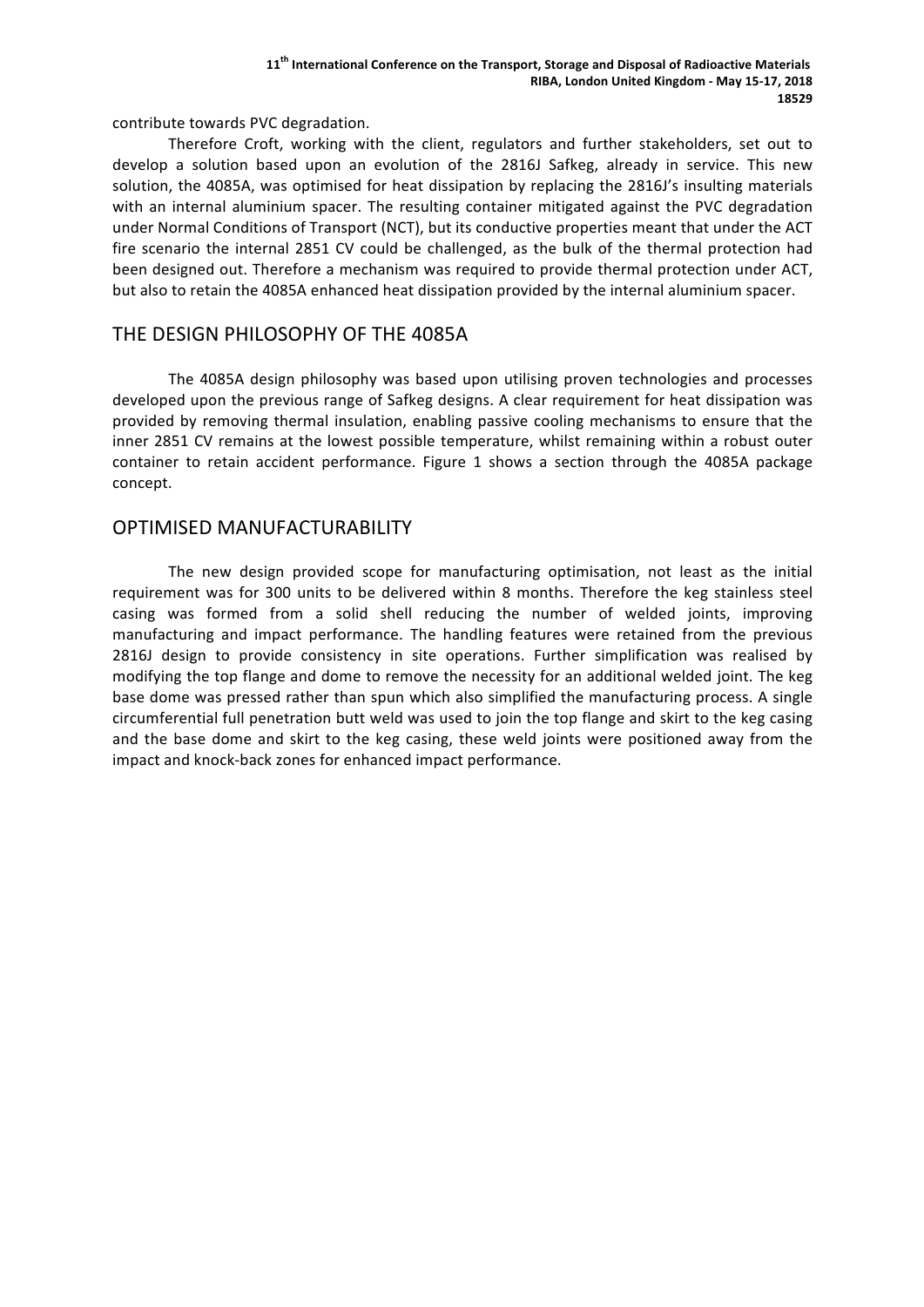11<sup>th</sup> International Conference on the Transport, Storage and Disposal of Radioactive Materials **RIBA, London United Kingdom - May 15-17, 2018 18529**



*Figure 1- Section through the 4085A*

### **ENHANCED HEAT DISSIPATION**

As described within the design philosophy, a clear requirement was for the 4085A to provide a mechanism for heat dissipation to allow for passive cooling of heat generating contents. Following a number of scoping thermal analyses, an aluminium internal structure was selected, referred to as the "aluminium spacer" within the 4085A assembly.

Aluminium was chosen primarily for its excellent thermal conductivity, furthermore its mechanical properties enabled provision of an internal structure able to resist ACT impact loading; retaining the inner CV centrally within the keg. Retaining the CV centrally, with negligible deformation, was considered an essential requirement in order to meet shielding and criticality requirements of the package.

The scoping thermal analyses, allowed the aluminium spacer to be optimised. It was determined that the primary mechanism for heat transfer was via conduction, and so the spacer was constructed with circumferential ribs connected to flanged ends to maximise contact with the outer skin. Figure 2 shows an extract from the scoping thermal model of the aluminium spacer.



Predicted temperature profile - case 10 with ICV fixed at -10°C

*Figure* 2 – *Image of thermal scoping model utilised to optimise the aluminium spacer heat dissipation*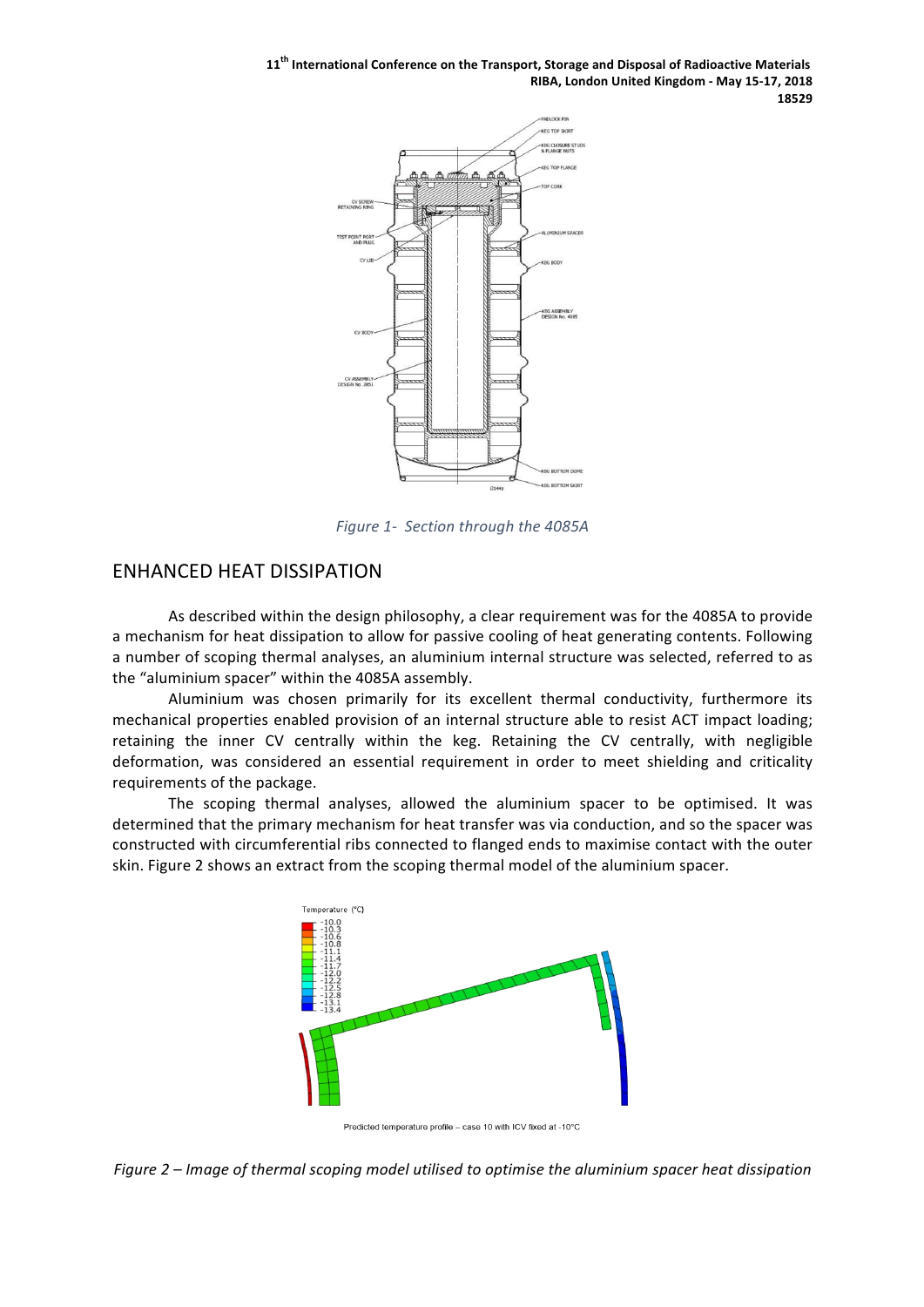It should be noted that the illustration presented within Figure 2 is for colder conditions, but the thermal behaviour is also typical of hotter temperatures.

A further benefit of the aluminium spacer design was that the fins provided a mechanism for structural rigidity and strain energy absorption under impact, retaining and protecting the CV centrally within the keg.

Advanced manufacturing techniques typically employed within aerospace manufacture were utilised to machine the aluminium spacer completely from one billet. This further enhanced the structural properties and optimised the quality assurance requirements by removing the need for a welded fabrication.

# ATTAINMENT OF THERMAL ACT PERFORMANCE

Further thermal Finite Element Analysis (FEA) confirmed that the 4085A design was now optimised to provide excellent heat dissipation, enabling heat generating wasteforms to be transported, and if necessary stored in a safe manner. It was therefore clear, that a system optimised for heat dissipation away from the waste form primarily by conduction would unfortunately then present little resistance to external heat reaching the wasteform under thermal ACT.

Henceforth a mechanism was required to retain the heat dissipation, but prevent excessive heat prejudicing the keg performance in the case of an ACT fire as prescribed in the IAEA transport regulations [i] (800°C for a duration of 30 minutes).

Following a detailed requirements led design process, it was concluded that the most effective mechanism for thermal protection would be utilisation of an intumescent coating. A particular advantage of such a system is that the activation is passive, and so allows a transport safety case to be constructed. Under NCT the intumescent coating remains inactive and has minimal effect upon the heat dissipation. Under ACT the intumescent coating activates, intumesces, and chars to provide the required fire protection.

A special arrangement license application was considered as a viable alternative to a passive thermal protection, but discounted due to the potentially very significant operational difficulties of such an arrangement.

# SELECTION OF INTUMESCENT COATING

Having determined that an intumescent coating provided the optimum solution for thermal ACT protection the challenge was to select a system capable of withstanding the ACT test requirements as specified within the transport regulations [i].

A large amount of research was undertaken in order to select the most appropriate coating solution. This was necessarily detailed, not least because the utilisation of such coatings, whilst prevalent in other industries, is not presently routine within the radioactive transport industry.

The key criteria for the coating performance were determined as:-

- A demonstrable withstand to ACT impact conditions for a Type  $B(M)$  package, namely:-
	- $\circ$  Consecutive 1.2m Drop test, 1m Penetration test, 9m Drop test and 1m Punch test
- A demonstrable withstand to subsequent ACT thermal accident conditions such that containment is maintained, namely:-
	- $\circ$  800°C fire for 30 minutes
- Furthermore the withstand to the above criteria was required for both ambient conditions and operations down to circa -25 $^{\circ}$ C to allow for potential transportation and storage in modified refrigerated ISO freight containers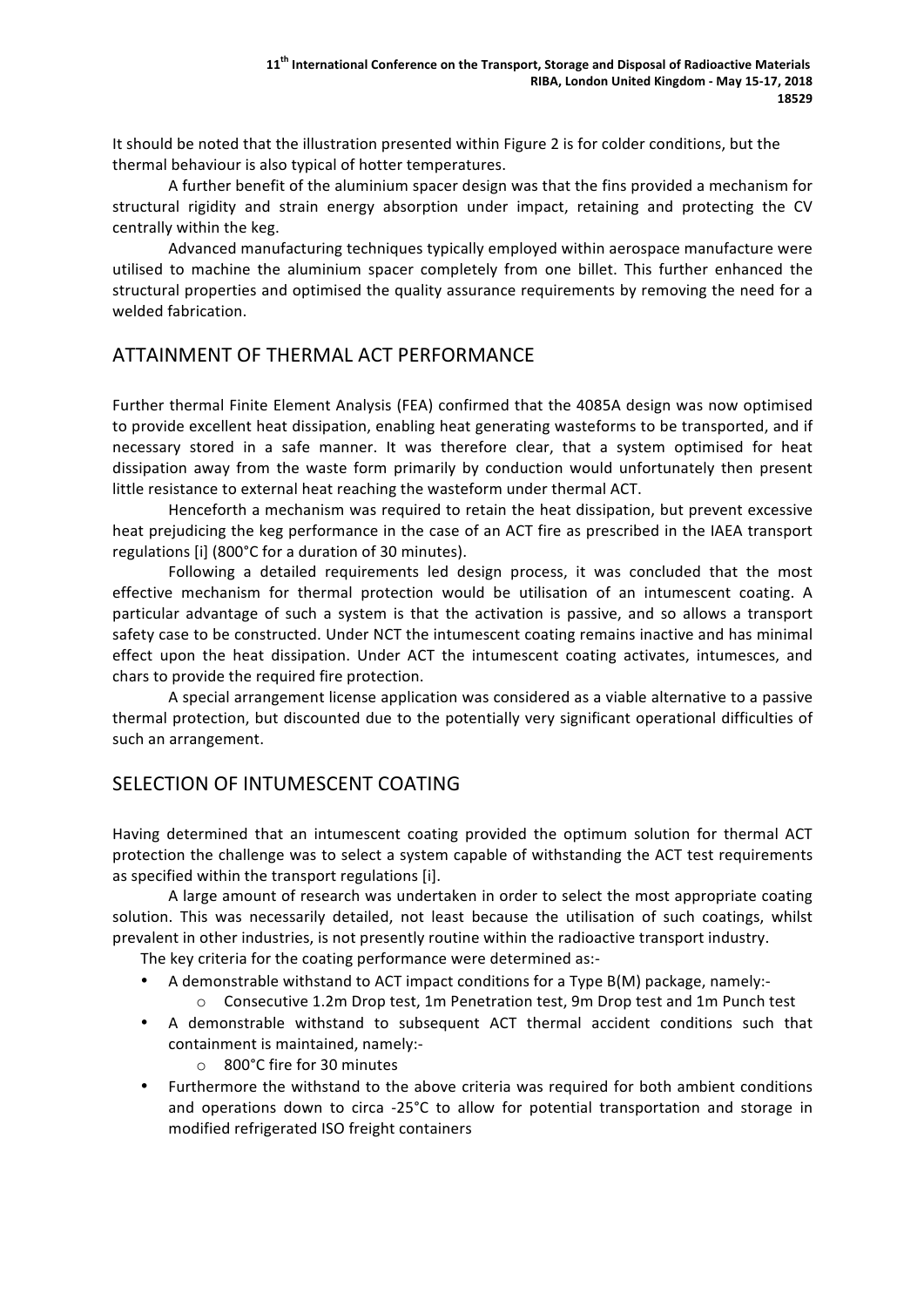The coating system was required to resist the likely vibrations witnessed during transportation and as mentioned previously, should not prejudice the heat dissipation under **NCT** 

Following this detailed evaluation, the optimum system was concluded to be from International Paints Chartek intumescent coating range, specifically Chartek 7. Chartek 7 is a high performance, tough, durable and widely certified epoxy intumescent fire protection coating system. Born in the 1970s from NASA space programs, Chartek was the world's first epoxy intumescent passive fire protection material. Chartek quickly became established within the oil industry, since the alternative cement-based materials previously utilised were found to be lacking in the durability required to survive the effects off harsh offshore environments. A major factor in the selection of Chartek was its proven track record of performance in harsh environments over 40 years of operation. Chartek has been utilised to protect installations against explosion, hydrocarbon pool and jet fires in some of the world's harshest environments, from the tropics through to Antarctica. Figure 3 below shows the installation of Chartek 7 upon the Halley VI research facility in Antarctica as an example of utilisation. This was a particularly demanding application as the Chartek 7 was applied to the steel structure in Cape town as part of the facility pre-fabrication, in a humid climate at  $25^{\circ}$ C. The structure was then shipped in a marine environment to Antarctica, and then installed in an operating environment ranging from -50 $^{\circ}$ C to + 10 $^{\circ}$ C, depending upon the polar season.



*Figure 3 - Halley VI facility in operation in Antarctic conditions*

A further factor considered in the selection of Chartek 7, was the assurance provided by conformance to very stringent independent test standards, in particular:-

- Test and certification from Lloyds Register (LR), Det Norske Veritas (DNV), American Bureau of Shipping (ABS) and Bureau Veritas (BV)
- ISO 22899-1 [ii] jet fire resistance for up to 3 hours
- Norsok M501 revision 5 [iii] compliant and UL1709 [iv] exterior listed for absolute corrosion protection
	- $\circ$  Norsok M501 standard was developed for challenging offshore environments and adopted ISO20340 for its pre-qualification offshore performance standard
	- $\circ$  ISO 20340 [v] uses three well established laboratory procedures as a 7 day test cycle
	- $\circ$  72 hours accelerated UV and condensation in accordance with ISO 11507:1997 [vi]
	- o 72 hours hot salt spray exposure in accordance with ISO 7253:1996 [vii]
	- o 24 hours steady state low temperature testing at -20°C

Having selected the Chartek 7 system, the design and analysis team worked very closely with the International Paints technical experts to develop a practical coating scheme to ensure consistent application and proven performance. The system was applied to the kegs by an International Paints approved applicator, Barrier Fire Protection, Newcastle, UK.

A total of 6 off prototype 4085A kegs were manufactured and coated to support a testing program to substantiate the licence application, and in particular the intumescent coating ACT performance.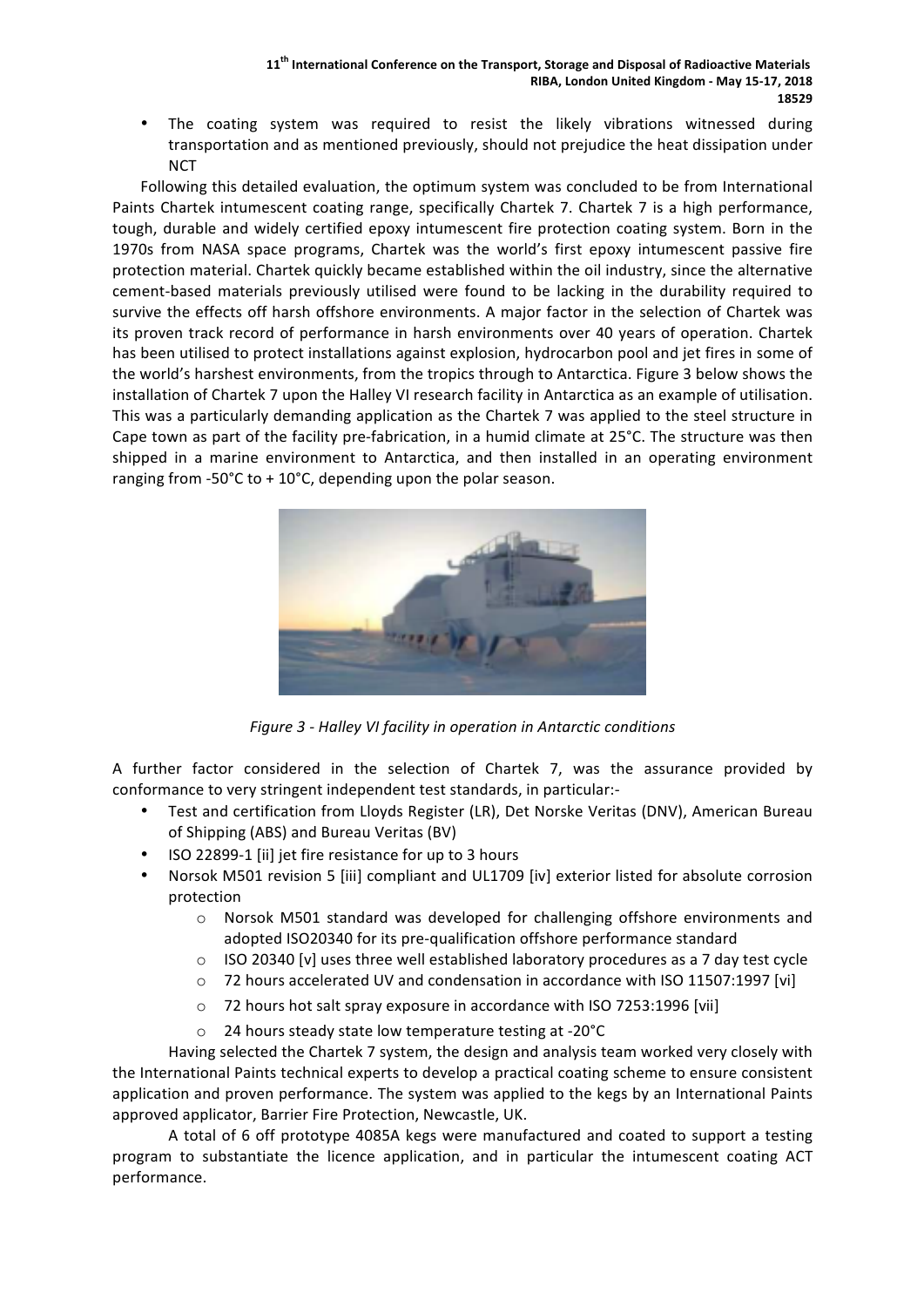# **TESTING**

The 6 off prototypes were subsequently subjected to the tests described below, each package was coated with Chartek 7 (except the initial prototype), and each carried a CV holding 32kg of lead as simulated contents. The regulatory tests were as follows:-

- Impact performance at ambient conditions
- 1.2m Drop, 1m Penetration, 9m Drop, 1m Punch in sequence, undertaken at fully horizontal and lid edge down orientations, which were determined to be the bounding impact conditions. All at ambient temperatures. (See Figure 4)
- As above but repeated for different prototypes at low temperature conditions (-25°C)
- Thermal ACT testing
- 800°C for 30 minutes upon keg previously damaged during ambient impact testing
- 800°C for 30 minutes upon undamaged keg (to provide benchmark case for substantiation of the thermal model)

Further to the regulatory tests, additional tests were carried out in support of the package substantiation, these consisted of:-

- Vibration testing, 4.87 Hz, with a 25.4mm double amplitude vertical displacement, (see Figure 5)
- Discreet plate tests. Coated plates were subject to thermal tests at a range of temperatures, ambient conditions and in both wet and dry conditions. These tests were used to underpin the coating performance, and provide data along with further reassurance to the thermal model benchmarking



*Figure 4* –Regulatory impact testing of 4085A *Figure 5 - Vibration testing of 4085A* 



### **TEST RESULTS**

Regulatory impact tests were carried out to the requirement of a Croft test procedure. These were initially carried out at ambient conditions upon two test specimens at different orientations, before repeating at low temperature  $(-25^{\circ}C)$  for a separate specimen at a worst-case orientation determined from the ambient test damage.

The consecutive ambient tests, (1.2m Drop, 1m Penetration, 9m Drop, 1m Punch in sequence), resulted in negligible damage to the keg, and minimal damage to the intumescent coating. The keg damage was predominantly seen in the top skirt at the top down lid edge orientation. This was entirely as expected and in line with FEA modelling predictions noting that this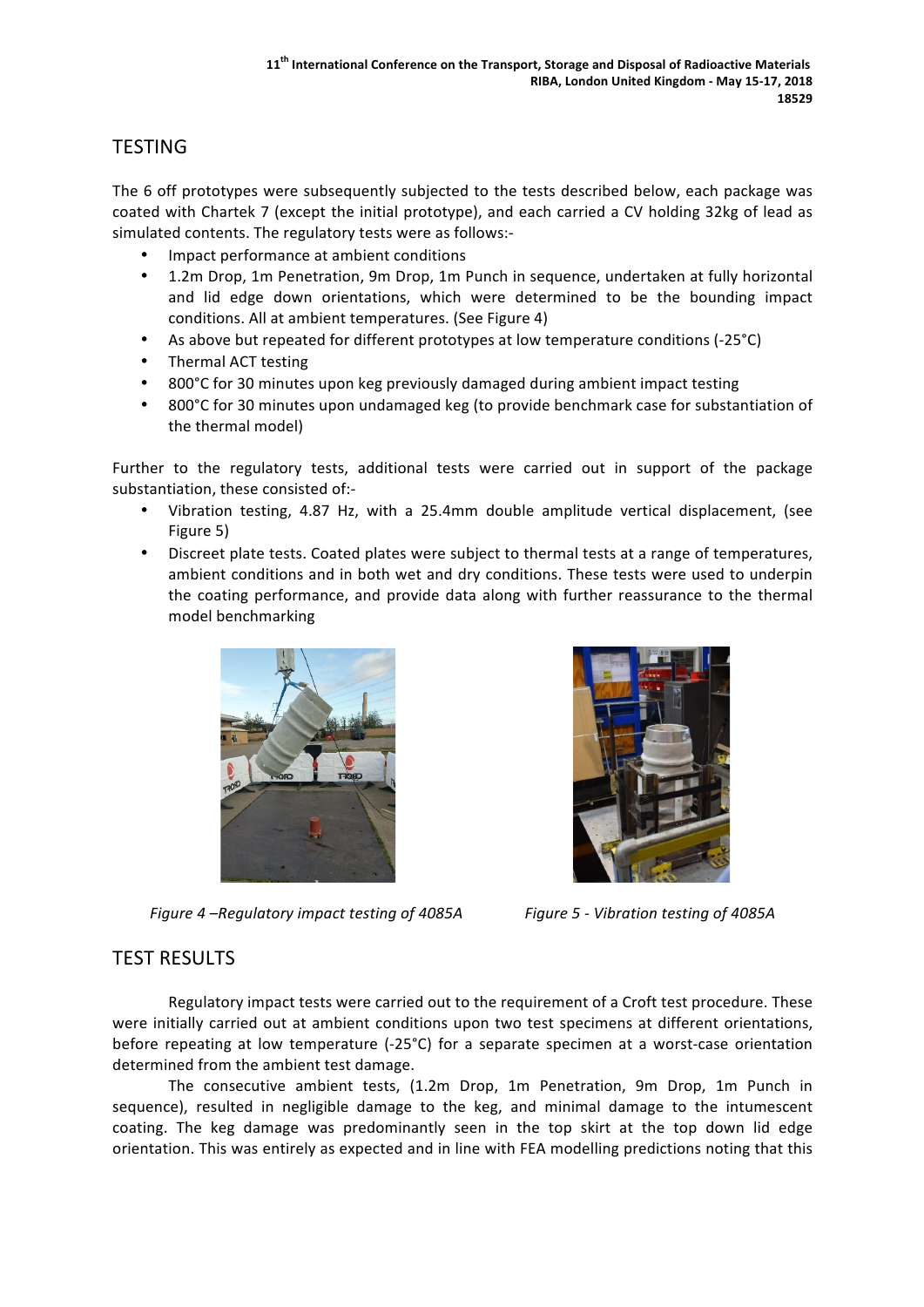skirt is designed as a "frangible" feature to convert impact energy into strain under ACT conditions. Figure 6 shows the correlation between impact results and FEA predictions upon this skirt.



*Figure* 6 – Correlation between impact testing (left image) and Impact FEA (right Image) upon the *4085A Top Skirt.(9m lid edge drop)*

The intumescent coating remained predominantly intact, with the worst local damage being caused by the 1m Punch test. The CV remained undamaged and passed a post-test leak test to Type B requirements, (namely 3.73 x 10<sup>-6</sup> bar cm<sup>3</sup>/s Standardised Leak rate (SLR).

The low temperature impact tests performed in a very similar manner to ambient conditions, with a slightly increased intumescent coating damage area, again caused by the 1m Punch test at worst case orientation. Once more, the CV remained undamaged and successfully passed the post-test leak test.

The worst case damaged keg from impact at ambient conditions was then utilised for a thermal ACT test. The test was performed as a furnace test, nominally at 800°C for 30 minutes as per regulatory requirements. In actuality, the test resulted in peak temperatures significantly higher than anticipated due to the lack of resolution in the furnace control, with peak flame temperatures of 1053.8°C recorded. Therefore this test became a severe "over-test" of the 4085A thermal resistance. Notwithstanding the extreme conditions, the intumescent coating reacted as anticipated, forming a consistent char which remained intact. The char provided the desired passive fire protection, and the containment vessel remained undamaged from the test. Furthermore, although not specifically a test requirement, the CV was shown to be leak tight post-test.

Principally to provide more predictable results for thermal model benchmarking the thermal ACT test was repeated, but upon an undamaged keg, and in a more controlled furnace. This test resulted in a much more controlled environment, with significantly lower peak temperatures. Once more the intumescent coating worked excellently, and the CV remained undamaged, and leak tight as demonstrated by the post-test leak test.

With regards to the further, non-regulatory testing, a total of 16 plate tests were undertaken on samples coated with Chartek 7 using the H-TRIS test rig at Edinburgh University. The samples varied in terms of coating thickness, peak temperature, starting ambient temperature and wet or dry conditions. The data helped to establish the paint thermal properties needed for the thermal modelling, and demonstrated that the coating performance remained largely unaffected by environmental factors such as how wet and cold the coating was prior to testing. This was important data for the program, and helped substantiate the safety cases for transport and storage, within refrigerated ISO containers.

With respect to vibration testing, extreme double amplitude frequencies were utilised to cause significant vibration of a sample keg within its transport stillage. Following these tests, the coating remained almost totally without damage, with only minor cracking witnessed at contact points. This damage was assessed as not having the potential for any discernible effect upon keg thermal ACT performance.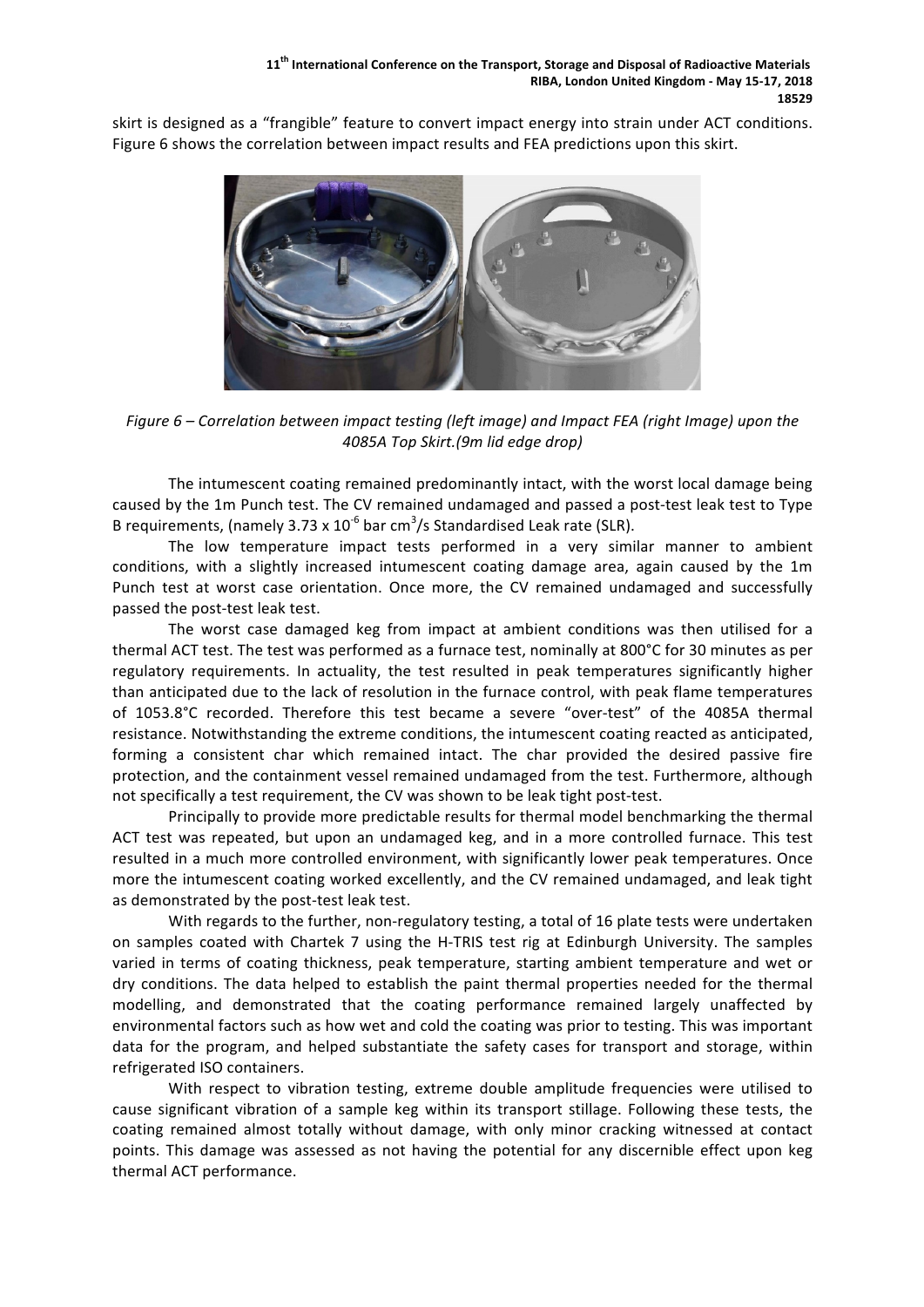### ANALYSIS

As evidenced by Figure 6 previously, a detailed FEA analysis was performed to correlate with the impact testing and allow validation and verification of test results. This analysis was also utilised to confirm worst orientation impact performance. The model was found to correlate very accurately to test results, and no significant deterioration of the CV was predicted, as evidenced by the successful post impact leak testing.

A suite of thermal analyses were undertaken by Wood in order to accurately define a thermal model able to underpin the licence application for any number of contents permeations. Initially scoping studies were performed to determine optimum geometry for heat dissipation, as illustrated previously within Figure 2. Analysis was then performed upon the thermal test of the keg previously damaged under ambient impact conditions. Whilst this provided reasonable correlation to test results, a number of variations pertaining to furnace temperature, intumescent coating thermal conductivity and uncertainty in small air gaps surrounding the Aluminium Liner following impact necessitated a further undamaged test to provide more robust thermal model benchmarking. Therefore the results from the undamaged furnace test were subsequently modelled, and together with the plate tests, provided a very accurate, benchmarked model to substantiate the keg thermal ACT performance.

The benchmarked model was subsequently utilised to predict ACT temperatures, particularly at the CV seal, in order to substantiate the containment case for transport. It is noted that the seal temperature remained well within normal operating limits of the seal material. Furthermore the model, once accurately benchmarked, allowed sensitivity studies to be performed, in particular with regards to damage to the intumescent paint. These studies concluded that damage up to twice that seen under test conditions would be acceptable and would not have a marked effect upon keg thermal performance. Figure 7 shows the transient temperature results v time at the CV seal under thermal ACT conditions (800°C for 30 minutes).



*Figure* 7 - *Transient temperature results* v time at the *Inner Containment Vessel* (ICV)seal under *thermal ACT conditions taken from benchmarked thermal model (800°C for 30 minutes)*

### **CONCLUSION**

The design, manufacturing, test and analysis data herein demonstrates that Croft Associates successfully met the challenging requirements of developing a transport package optimised for both heat dissipation as well as ACT. Two principal factors in the success of this transport package development were the provision of International Paints Chartek 7 intumescent coating, and the